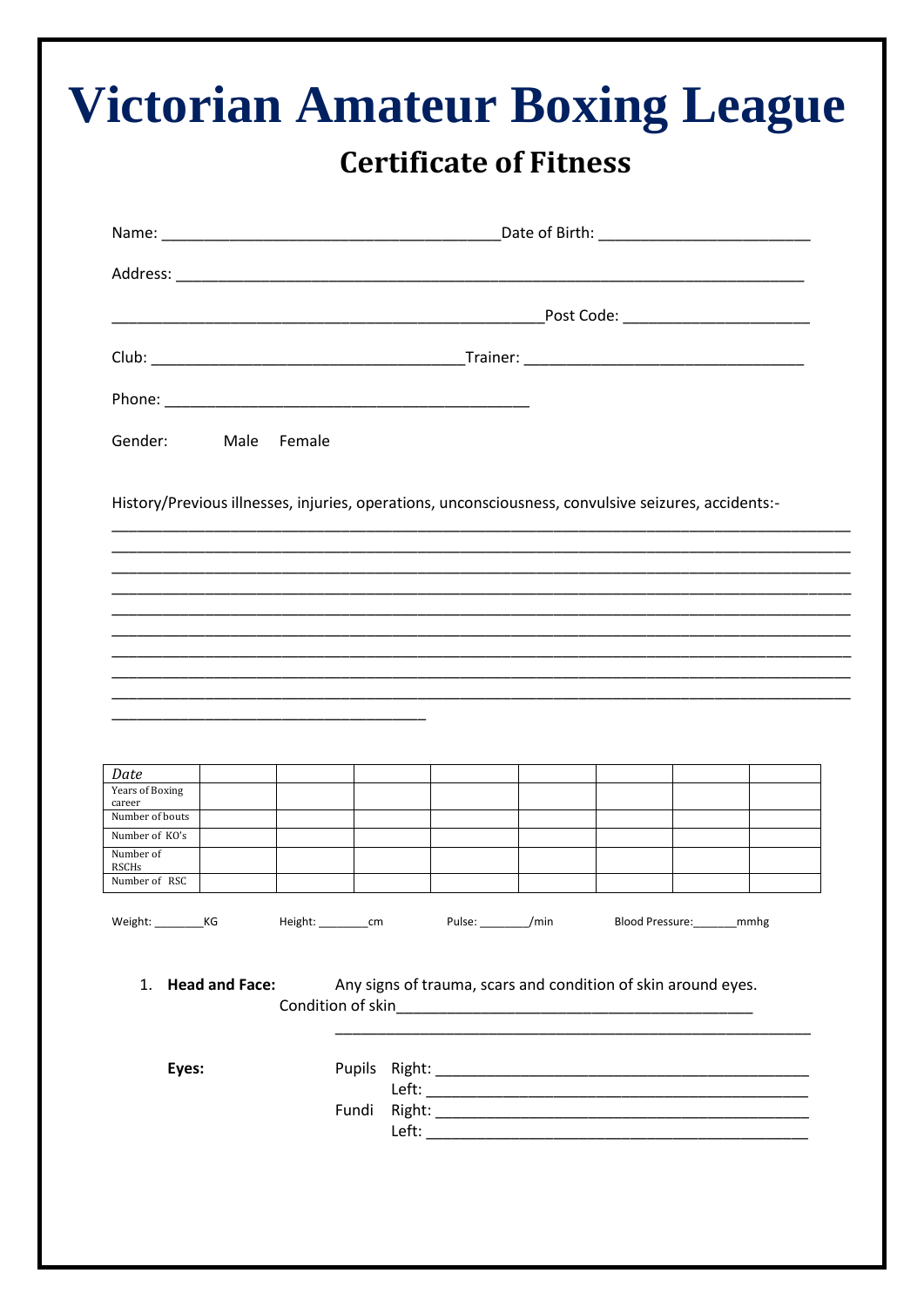## Victorian Amateur Boxing League

|                | Visual acuity (without glasses or contact lenses)                                                     |  |  |  |  |  |  |  |
|----------------|-------------------------------------------------------------------------------------------------------|--|--|--|--|--|--|--|
|                |                                                                                                       |  |  |  |  |  |  |  |
|                |                                                                                                       |  |  |  |  |  |  |  |
|                | Hearing:                                                                                              |  |  |  |  |  |  |  |
|                | <b>Conditions of tympanic Membrane</b>                                                                |  |  |  |  |  |  |  |
|                |                                                                                                       |  |  |  |  |  |  |  |
|                |                                                                                                       |  |  |  |  |  |  |  |
|                | Hearing                                                                                               |  |  |  |  |  |  |  |
|                |                                                                                                       |  |  |  |  |  |  |  |
|                |                                                                                                       |  |  |  |  |  |  |  |
|                |                                                                                                       |  |  |  |  |  |  |  |
|                |                                                                                                       |  |  |  |  |  |  |  |
|                |                                                                                                       |  |  |  |  |  |  |  |
|                |                                                                                                       |  |  |  |  |  |  |  |
|                |                                                                                                       |  |  |  |  |  |  |  |
|                |                                                                                                       |  |  |  |  |  |  |  |
| 2.             | Neck:                                                                                                 |  |  |  |  |  |  |  |
|                | Are movements of cervical Spine                                                                       |  |  |  |  |  |  |  |
|                |                                                                                                       |  |  |  |  |  |  |  |
|                |                                                                                                       |  |  |  |  |  |  |  |
|                |                                                                                                       |  |  |  |  |  |  |  |
|                | 3. Neck:                                                                                              |  |  |  |  |  |  |  |
|                | Are movements of cervical Spine                                                                       |  |  |  |  |  |  |  |
|                |                                                                                                       |  |  |  |  |  |  |  |
|                |                                                                                                       |  |  |  |  |  |  |  |
|                |                                                                                                       |  |  |  |  |  |  |  |
| 4 <sup>1</sup> | <b>Chest:</b>                                                                                         |  |  |  |  |  |  |  |
|                | Any deformities/abnormalities                                                                         |  |  |  |  |  |  |  |
|                |                                                                                                       |  |  |  |  |  |  |  |
|                | Lungs: Lungs: 2004 - 2004 - 2004 - 2004 - 2004 - 2004 - 2004 - 2004 - 2004 - 2004 - 2004 - 2004 - 200 |  |  |  |  |  |  |  |
|                |                                                                                                       |  |  |  |  |  |  |  |
|                |                                                                                                       |  |  |  |  |  |  |  |
|                |                                                                                                       |  |  |  |  |  |  |  |
|                | 5. Abdomen:                                                                                           |  |  |  |  |  |  |  |
|                | Any masses, scars, tenderness, enlargement of liver or spleen                                         |  |  |  |  |  |  |  |
|                |                                                                                                       |  |  |  |  |  |  |  |
|                |                                                                                                       |  |  |  |  |  |  |  |
| 6.             | Kidney:<br><b>Urine Test</b>                                                                          |  |  |  |  |  |  |  |
|                |                                                                                                       |  |  |  |  |  |  |  |
|                | 7. Locomotor System:                                                                                  |  |  |  |  |  |  |  |
|                | Any abnormalities of upper or lower limbs                                                             |  |  |  |  |  |  |  |
|                |                                                                                                       |  |  |  |  |  |  |  |